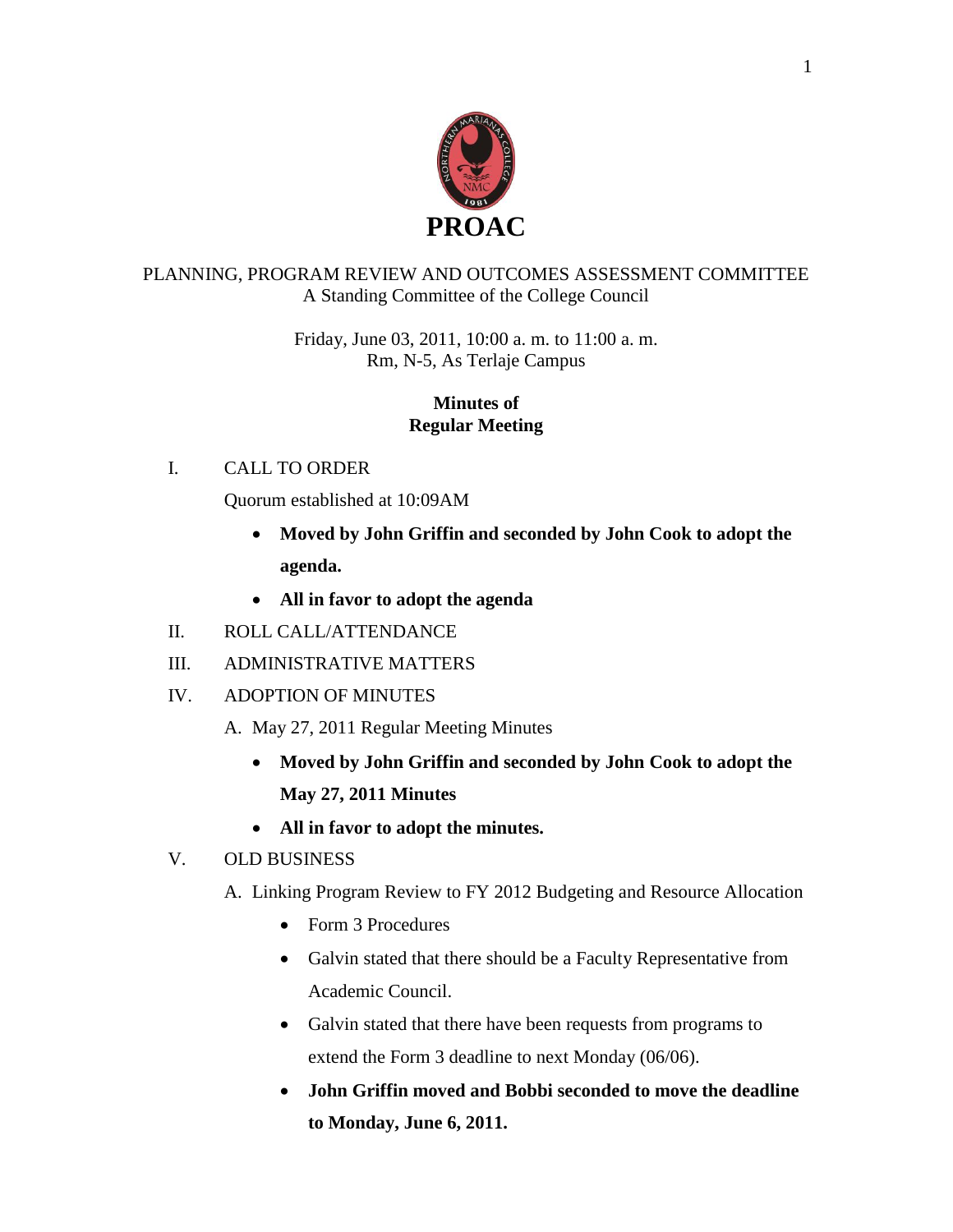- Galvin stated that if no reports are turned in before June 8 then PROAC members would only have 5 days to review all Form 3 submissions.
- Roger asked how many programs asked for an extension?
- Galvin answered that about half of all programs asked for an extension.
- Eight were in favor to extend the deadline
- Three dismissed to extend the deadline
- **Motioned by John Griffin and seconded by Bobbi add incentives to programs who submitted Form 3's on time.**
- Leo asked if programs could rework on their Form 3 if they submitted their Form 3 early.
- Galvin answered yes.
- Seven voted yes; four voted no.
- B. Cycle 4 of Program Review
	- Compliance Matrix—Update
	- Form 2 Committee—Update
	- Amanda stated that we looked at previous submissions of Form II that seemed good.
	- Amanda stated that student achievement data would be required for all Form II's.
	- Randall stated that we made an Instructional Guide to assist programs in Form II's.
	- Randall stated that data will be provided by the Office of Institutional Effectiveness.
	- Lisa stated that the two sections OIE will provide data but not all of it because programs do have their own data.
	- Leo stated that he would like to see as much as possible a summary or report on Academic Advising for documented evidence.
	- John Griffin stated that this document needs to be user friendly.
	- Galvin asked members to approve the content criteria of Form 2.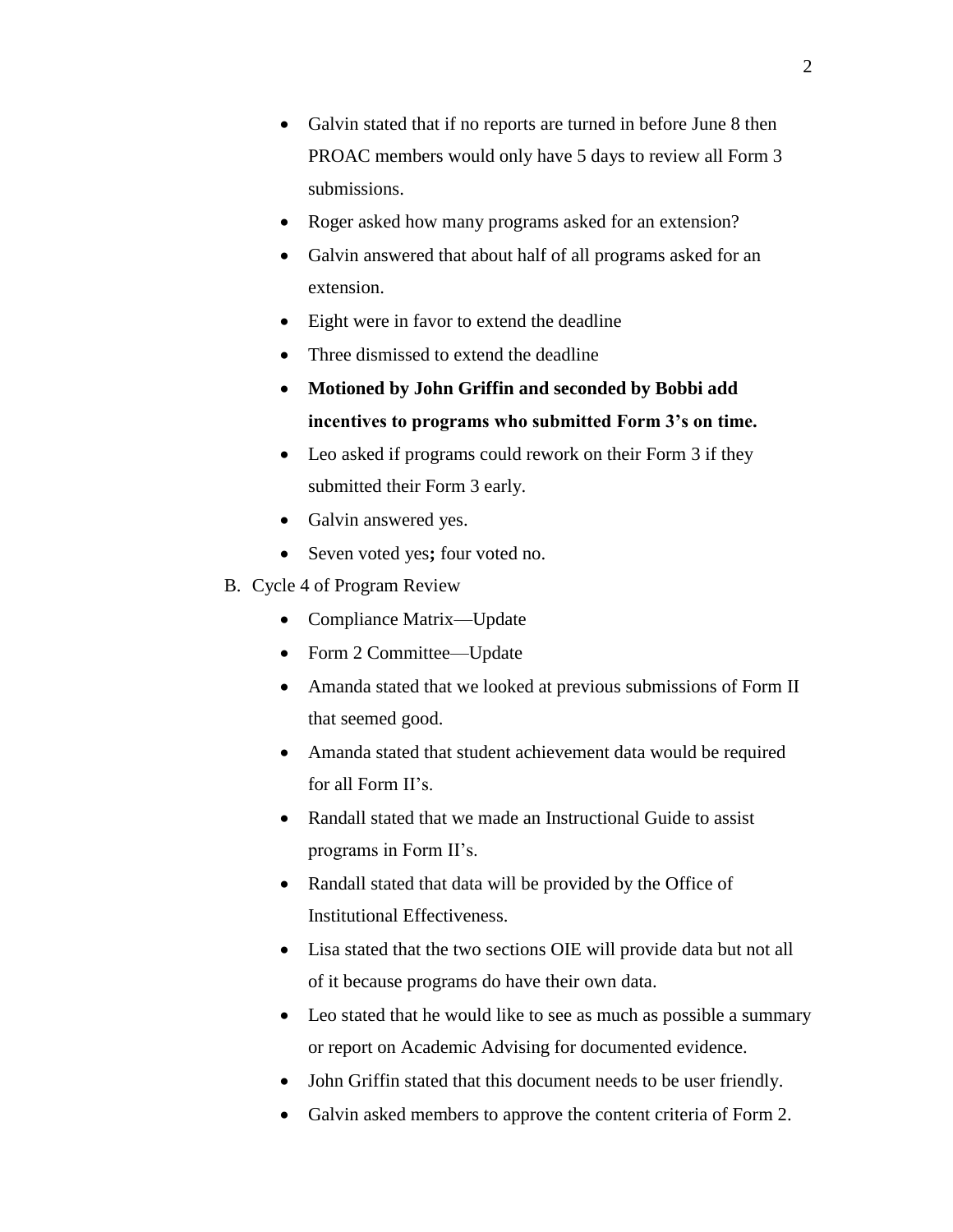- **Moved James and seconded by John Cook to adopt the content of the Form II.**
- seven voted yes**;** two voted no; two abstained
- **John Griffin moved and seconded by James to have the report in portrait.**
- Seven voted yes**;** one voted no; three abstained.
- VI. NEW BUSINESS
- VII. OTHER MATTERS
	- Roger asked Galvin to spam the campus to announce the extension of Form 3s.
	- Galvin agreed.

# *VIII. What impact did today's dialogue and/or work have on student learning?*

- IX. ADJOURNMENT
	- Adjourned at 10:57AM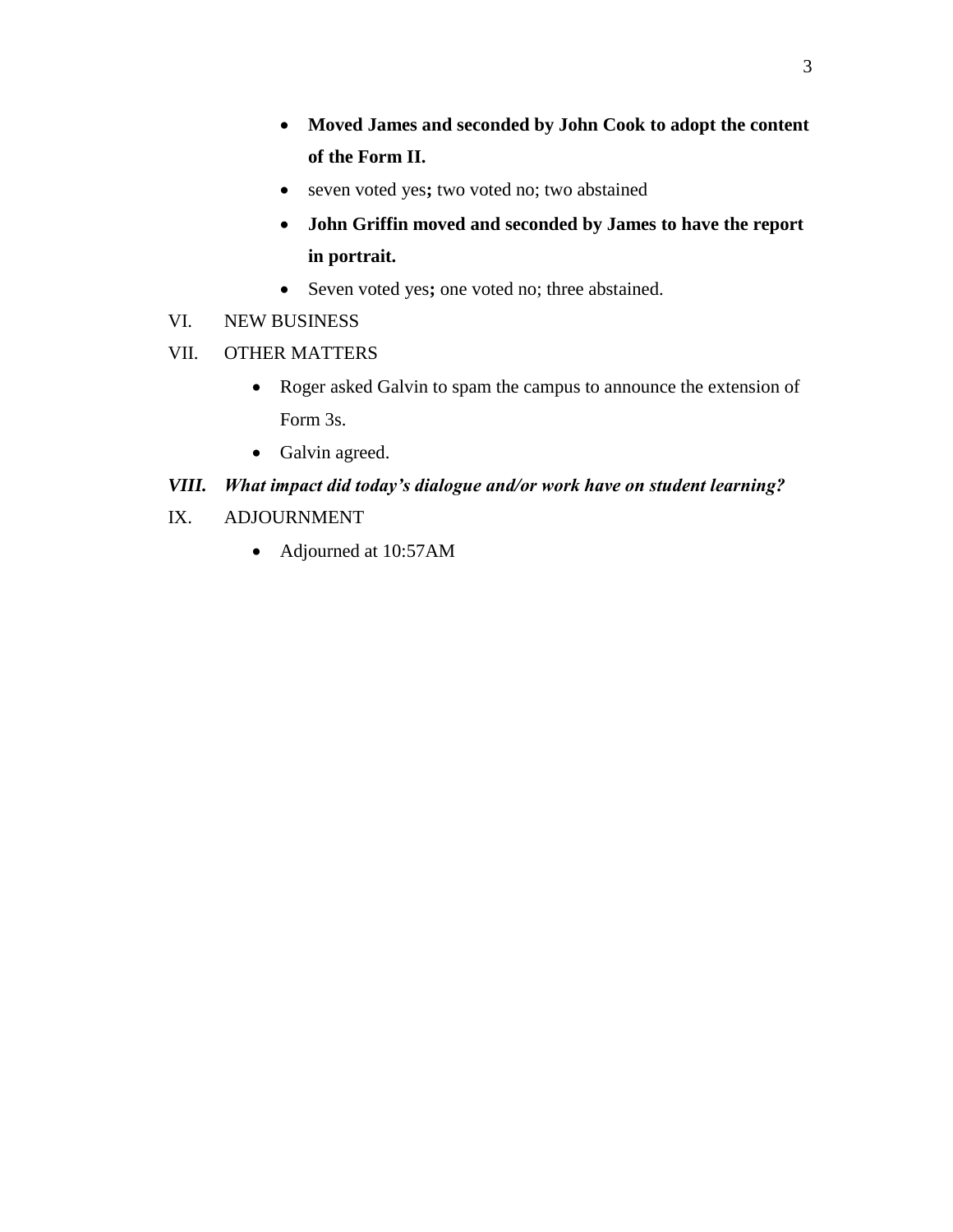# **PROAC**

# **Regular Meeting/Work Session**

**Date: 06/03/11 Day: Friday Time: 10:00AM to 11:00AM** Day: Friday Times Place: N-5

#### **ATTENDANCE SHEET**

|                       | NAME                                                     | TITLE                                                        | <b>SIGN/INITIAL</b> |  |
|-----------------------|----------------------------------------------------------|--------------------------------------------------------------|---------------------|--|
| 1.                    | <b>Galvin Guerrero</b>                                   | Director of Institutional Effectiveness<br>(PROAC Chair)     | <b>PRESENT</b>      |  |
| 2.                    | <b>Antonio Tiples</b>                                    | Student (Appointed by<br><b>ASNMC</b> )/ASNMC Vice President |                     |  |
| 3.                    | <b>Lorraine Cabrera</b>                                  | <b>Interim NMC President</b>                                 |                     |  |
| 4.                    | <b>Barbara Merfalen</b>                                  | Dean of Academic Programs and<br><b>Services</b>             | <b>PRESENT</b>      |  |
| 5.                    | <b>Leo Pangelinan</b>                                    | Dean, Student Services                                       | <b>PRESENT</b>      |  |
| 6.                    | Dave Attao (Floyd Masga<br>served as a proxy)            | Acting Dean, Community Programs and<br>Services              | <b>PRESENT</b>      |  |
| 7.                    | <b>Roger Madriaga</b>                                    | <b>Chief Financial and Administrative</b><br>Officer         | <b>PRESENT</b>      |  |
| 8.                    | <b>Jennifer Barcinas/ Martin</b><br><b>Mendiola</b>      | Staff Representative, Rota Instructional<br><b>Site</b>      | <b>PRESENT</b>      |  |
| 9.                    | Maria Aguon/<br><b>Rose Lazarro</b>                      | Staff Representative, Tinian<br><b>Instructional Site</b>    | <b>PRESENT</b>      |  |
| 10.                   | <b>John Jenkins</b> (Roy Greenland<br>served as a proxy) | Faculty Representative, School of<br>Education               | <b>PRESENT</b>      |  |
| 11.                   | <b>John Cook</b>                                         | Vice President of the Faculty Senate                         | <b>PRESENT</b>      |  |
| 12.                   | Dr. John Griffin                                         | Faculty Member (Appointed by<br><b>Faculty Senate)</b>       | <b>PRESENT</b>      |  |
| 13.                   | <b>Amanda Allen</b>                                      | Faculty Member (Appointed by<br><b>Faculty Senate)</b>       | <b>PRESENT</b>      |  |
| 14.                   | <b>Matt Pastula</b>                                      | Faculty Member (Appointed by<br><b>Faculty Senate)</b>       | <b>PRESENT</b>      |  |
| 15.                   | <b>James Kline</b>                                       | Faculty Representative, Academic<br>Council                  | <b>PRESENT</b>      |  |
| 16.                   | <b>Floyd Masga</b>                                       | Vice President of the Staff Senate                           | <b>PRESENT</b>      |  |
| <b>OTHERS PRESENT</b> |                                                          |                                                              |                     |  |
|                       | <b>Keane Palacios</b>                                    | PM, OIE                                                      | <b>PRESENT</b>      |  |